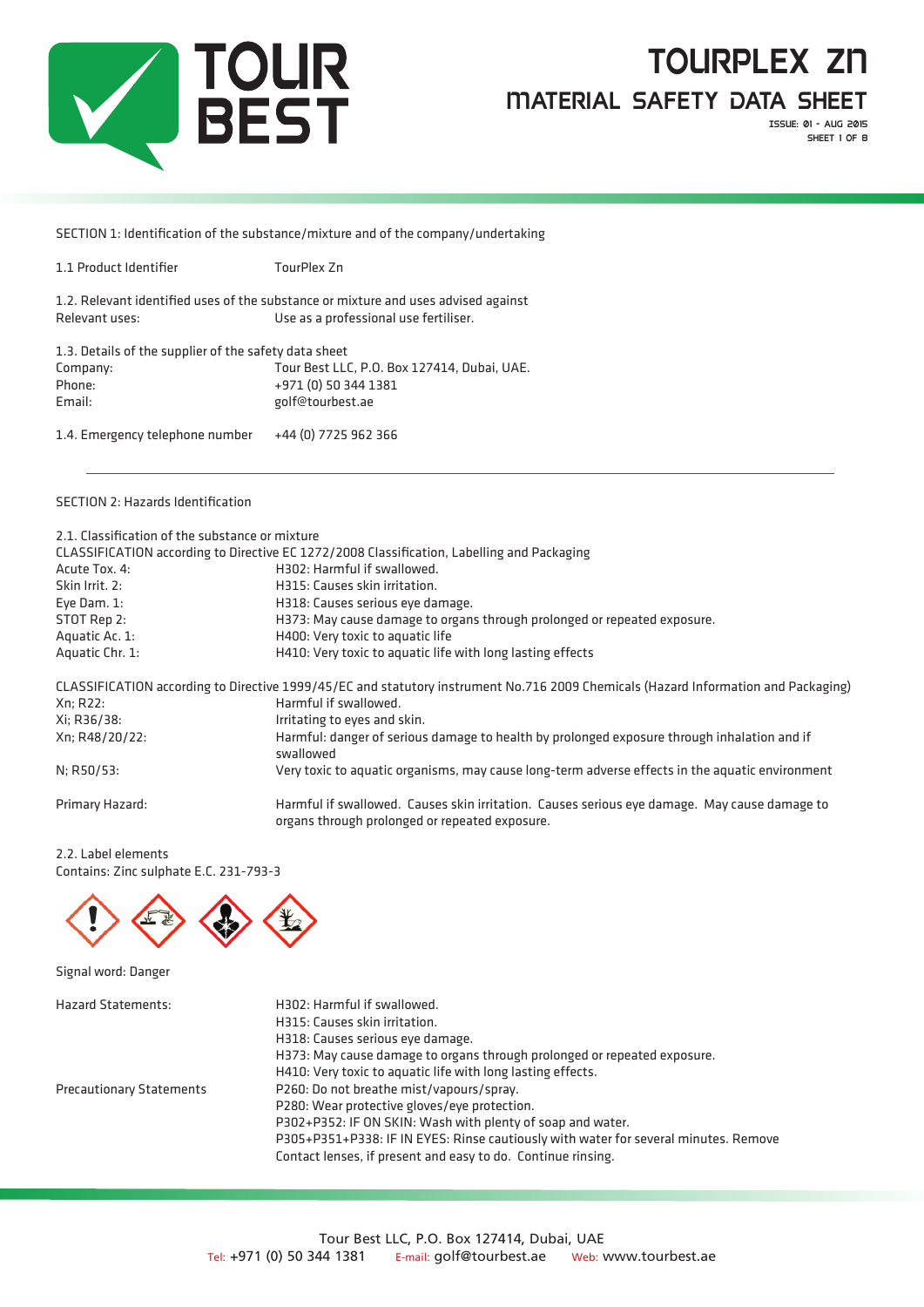

Issue: 01 - aug 2015 SHEET 2 OF 8

P310: Immediately call a POISON Center or doctor/physician. P391: Collect spillage P501: Dispose of contents/container in accordance with local/national regulations.

2.3. Other hazards Mixture not classed as PBT or vPvB.

SECTION 3: Composition/Information on Ingredients Hazardous components:

| Identification                                                  | <b>Chemical Name/Classification</b> |                                                                                                                                  | Concentration |
|-----------------------------------------------------------------|-------------------------------------|----------------------------------------------------------------------------------------------------------------------------------|---------------|
| CAS: 77-92-9                                                    | Citric Acid                         |                                                                                                                                  | $< 5.0\%$     |
| EC: 201-069-1<br>REACH: 01-2119457026-42                        | Directive 67/548/EC                 | R36                                                                                                                              |               |
|                                                                 | <b>Regulation 1272/2008</b>         | Eve Irrit. 2, H319                                                                                                               |               |
| CAS: 7446-19-7                                                  | Zinc sulphate monohydrate           |                                                                                                                                  | $< 5.0\%$     |
| EC: 231-793-3<br>INDEX: 030-006-00-9<br>REACH: 01-2119474684-27 | Directive 67/548/EC                 | R22, R41, R50/53                                                                                                                 |               |
|                                                                 | Regulation 1272/2008                | Acute Tox. 4 - H302; Eye Dam. 1 - H318;<br>◇<br>⇐<br>$\langle \cdot \rangle$<br>Aquatic acute 1 - H400; Aquatic chronic 1 - H410 |               |

The full text and symbols for all hazard information if not displayed in section 2 or 3 are displayed in Section 16

### SECTION 4: First-Aid Measures

| Remove from source of exposure to fresh air; seek medical attention.                                                                                                  |
|-----------------------------------------------------------------------------------------------------------------------------------------------------------------------|
| Drench immediately with water. Remove any contaminated clothing and launder before re-use. Seek<br>medical attention if symptoms persist or develop.                  |
| Rinse cautiously for several minutes, Remove contact lenses, if present and easy to do, rinse with<br>clean water for 15 minutes. Seek medical attention IMMEDIATELY. |
| Do not induce vomiting. Wash out mouth with water and give water to drink. Obtain medical attention<br>IMMEDIATELY.                                                   |
|                                                                                                                                                                       |

4.2. Most important symptoms and effects, both acute and delayed Harmful if swallowed. Causes skin irritation. Causes serious eye damage. May cause damage to organs through prolonged or repeated exposure.

4.3. Indication of any immediate medical attention and special treatment needed Information not available

### SECTION 5: Fire-Fighting Measures

### 5.1. Extinguishing media

Use Foam, carbon dioxide, dry powder, sand. The mixture is not classified as flammable as such extinguishing media should be chosen as appropriate for surrounding materials.

5.2. Special hazards arising from the substance or mixture Possible irritant fumes arising from combustion.

5.3. Advice for fire-fighters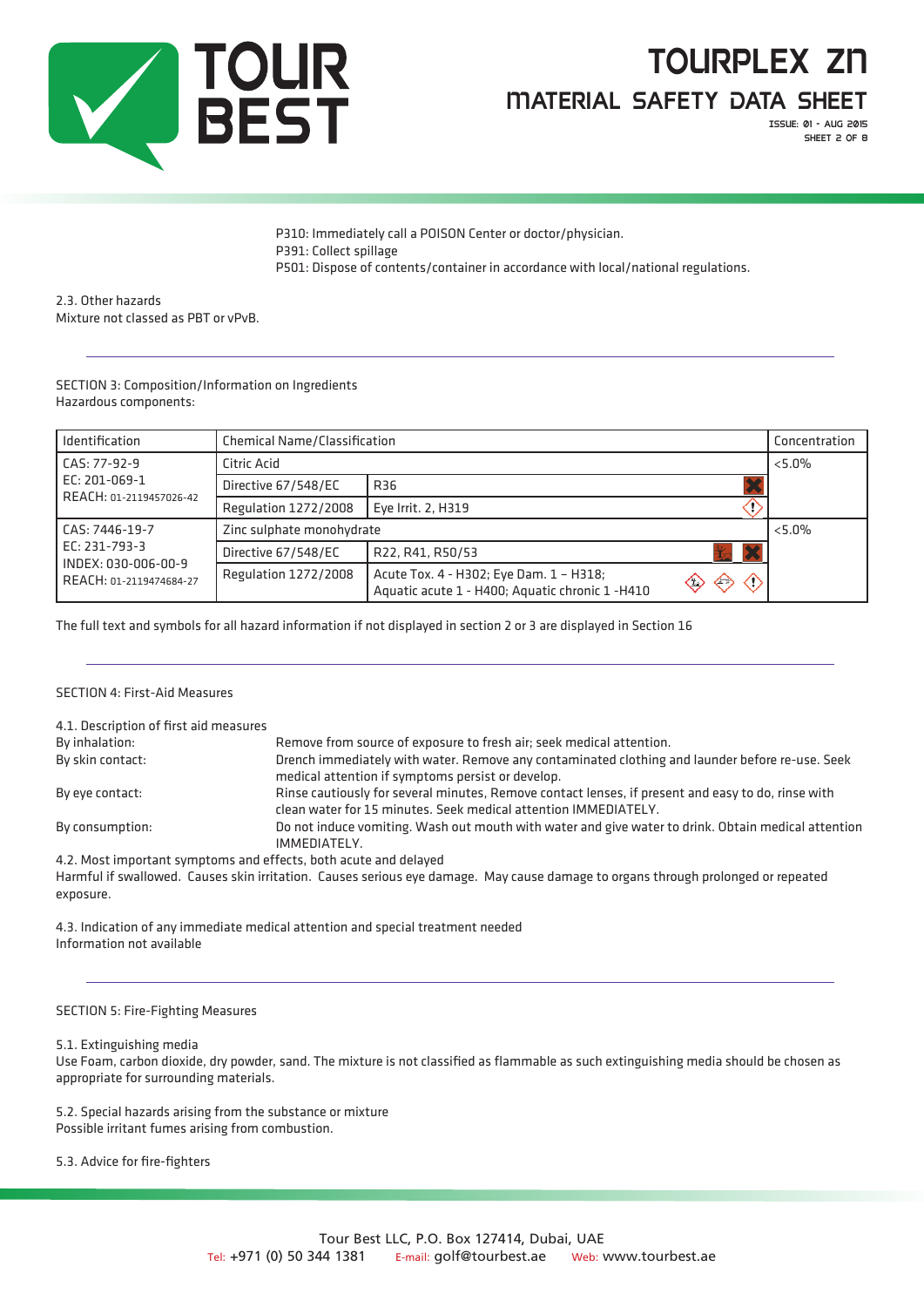

Issue: 01 - aug 2015 SHEET 3 OF 8

Cool down containers/equipment exposed to heat with a water spray. Contain spread of extinguishing fluids (these fluids may be hazardous for the environment). Wear complete protective clothing and self-contained breathing apparatus.

SECTION 6: Accidental Release Measures

6.1. Personal precautions, protective equipment and emergency procedures The following precautions are considered to be good practice when using any chemicals irrespective of their classification unless otherwise specified.

Use personal protective equipment: appropriate coveralls and gloves

eye/face protection appropriate respirator

Avoid contact with skin and eyes

6.2. Environmental precautions

Do not allow to enter storm drains or water courses. If this product enters a water course or a sewer (including via contaminated soil & vegetation) in large quantities contact local water authority and inform the Environment Agency.

6.3. Methods and material for containment and cleaning up Sweep avoiding generating dust into labelled containers for recovery or contact specialist waste disposal contractor.

6.4. Reference to other sections No reference necessary.

### SECTION 7: Handling and Storage

7.1. Precautions for safe handling

Avoid contact with skin and eyes. Wash Hands thoroughly after handling Do not eat, drink or smoke when using this product. remove contaminated clothing and protective equipment before entering eating areas.

7.2. Conditions for safe storage, including any incompatibilities

Store in a cool dry atmosphere, in original labelled containers. Refer to manufacturer for maximum safe stacking height. Keep away from heat sources, combustible materials.

7.3. Specific end use(s)

No specific information available.

SECTION 8: Exposure Controls/Personal Protection

8.1. Control parameters

Exposure limit values have not been determined for this mixture

| 0.44  |
|-------|
| 0.044 |
| 3.46  |
| 34.6  |
| 33.1  |
| >1000 |
|       |
|       |

(Equivalent to 0.752 mg/kg wwt) (Equivalent to 7.52 mg/kg wwt)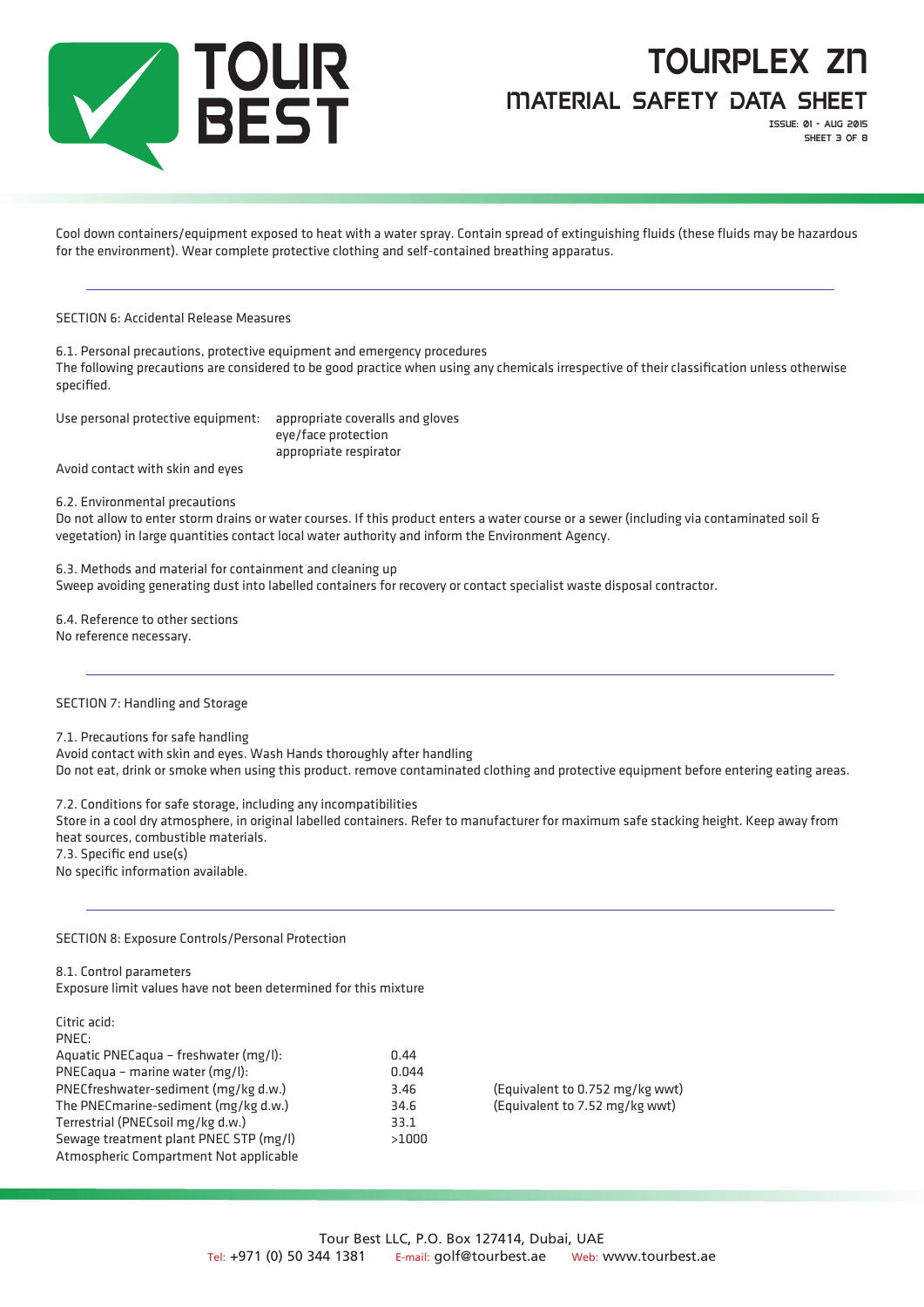

Issue: 01 - aug 2015 SHEET 4 OF 8

Zinc sulphate: DNEL:

| Industry     | Inhalation | Long Term | <b>Systemic Effects</b> | $1 \text{ mg/m}^3$     |
|--------------|------------|-----------|-------------------------|------------------------|
| Industry     | Dermal     | Long Term | <b>Systemic Effects</b> | $\vert$ 0.83 mg/Kg/day |
| Consumer     | Oral       | Long Term | Systemic Effects        | $\vert$ 0.83 mg/Kg/day |
| Professional | Inhalation | Long Term | Systemic Effects        | 1.3 mg/m <sup>3</sup>  |
| Consumer     | Dermal     | Long Term | <b>Systemic Effects</b> | $\vert$ 0.83 mg/Kg/day |

The units are expressed in 'mg/μg' of: Zinc.

| $0.0206$ mg/l   |     | $0.0061$ mg/l                           |
|-----------------|-----|-----------------------------------------|
| $235.6*$ mg/Kg  |     | $113*$ mg/Kg                            |
| $106.8**$ mg/Kg | STP | $0.0052***$ mg/l                        |
|                 |     | Marine water<br>Sediment (Marine water) |

The units are expressed in 'mg/μg' of: Zinc. These PNECs are added value PNECs- they are to be added to the natural background levels of: Zinc. - in the appropriate compartments (e.g. soils, sediments).

(\*) A generic bioavailability factor of 0.5 is applied by default, according to the EU risk assessment (ECB 2008).

(\*\*) by default this value was multiplied by '3' to take into account "lab-to-field" differences in toxicity. (STP) The PNEC for STP was derived by applying an assessment factor to the lowest relevant toxicity value (5.2mg Zn/L). (Dutka et al., 1983)

8.2. Exposure controls

Goggles – Eye Protection: goggles/face shield to BS EN166 Gloves – BS EN374 – chemical protection Respirators – BS approved protection device with P3 filter

SECTION 9: Physical and Chemical Properties

| 9.1. Information on basic physical and chemical properties |                           |
|------------------------------------------------------------|---------------------------|
| Appearance:                                                | Off-white solid           |
| Odour:                                                     | Information not specified |
| pH:                                                        | Information not specified |
| Melting point/freezing:                                    | Information not specified |
| Flammability (solid, gas):                                 | Information not specified |
| Specific gravity:                                          | Information not specified |
|                                                            |                           |

9.2. Other information No other relevant information available.

SECTION 10: Stability and Reactivity

10.1. Reactivity Unknown.

10.2. Chemical stability Stable under normal conditions of use.

10.3. Possibility of hazardous reactions Information not available.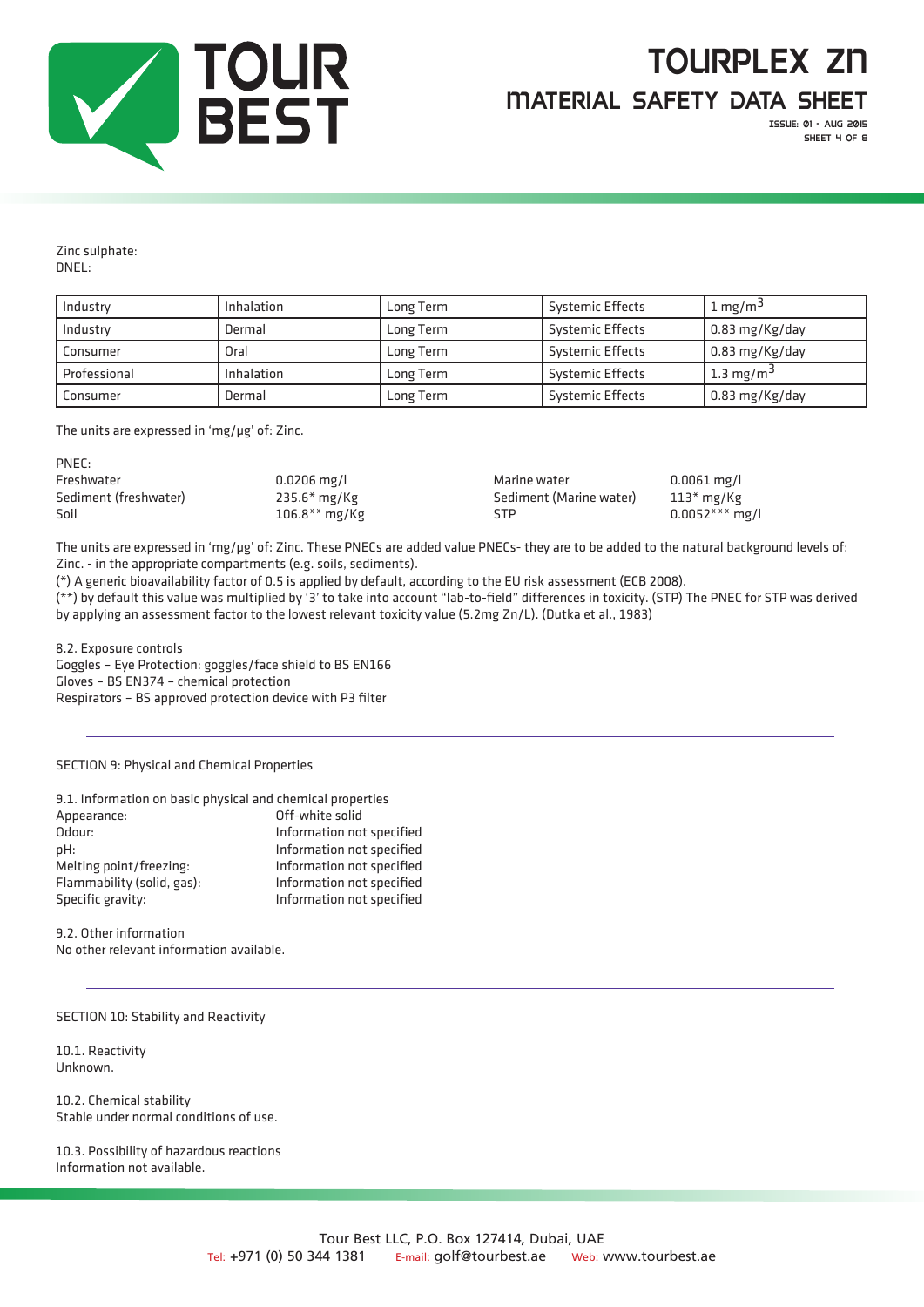

# tourplex zn

Material Safety Data Sheet

Issue: 01 - aug 2015 SHEET 5 OF 8

10.4. Conditions to avoid Extremes of temperature.

10.5. Incompatible materials None known.

10.6. Hazardous decomposition products Possible Irritant fumes.

SECTION 11: Toxicological Information

11.1. Information on toxicological effects The mixture has not been assessed for toxicological effects, the mixture classification is given in section 2 based on individual component contents. Individual component hazards are given in section 3

Toxicological information on hazardous ingredients:

| Citric acid                        |                                                                                                           |                                                                                         |  |  |
|------------------------------------|-----------------------------------------------------------------------------------------------------------|-----------------------------------------------------------------------------------------|--|--|
| Acute toxicity:                    | Ingestion LD50 (mouse):                                                                                   | 5400 mg/kg bw                                                                           |  |  |
|                                    | Inhalation:                                                                                               | No data                                                                                 |  |  |
|                                    | Skin Contact. LD50 (dermal):                                                                              | >2000 mg/kg bw                                                                          |  |  |
| Skin corrosion/irritation:         | mild skin irritant                                                                                        |                                                                                         |  |  |
| Eve Contact:                       | Irritating                                                                                                |                                                                                         |  |  |
| Respiratory or skin sensitization: | Not a sensitizer                                                                                          |                                                                                         |  |  |
| Mutagenicity:                      | Not a mutagen                                                                                             |                                                                                         |  |  |
| Carcinogenicity:                   | Not a carcinogen                                                                                          |                                                                                         |  |  |
| Reproductive toxicity:             | Not a reproductive toxin                                                                                  |                                                                                         |  |  |
| Zinc sulphate:                     |                                                                                                           |                                                                                         |  |  |
| Acute toxicity:                    | Acute Toxicity (Oral LD50)                                                                                | $>$ 574 mg/kg Rat                                                                       |  |  |
|                                    | Very soluble zinc sulphate (monohydrate, hexahydrate and heptahydrate) has LD50 oral values ranging       |                                                                                         |  |  |
|                                    | from 574 to 2, 949 mg/kg bw, 862 to 4, 429 mg/kg bw and 920 to 4, 725 mg/kg bw, respectively for          |                                                                                         |  |  |
|                                    | the three forms of zinc sulphate. Tests conducted to standard protocols Litton (Bionetics, 1974,          |                                                                                         |  |  |
|                                    | Courtois et al., 1978.)                                                                                   |                                                                                         |  |  |
|                                    | Acute Toxicity (Dermal LD50)                                                                              | > 2000 mg/kg Rat                                                                        |  |  |
|                                    | Test method(s): OECD 402. (Van Huygevoort 1999)                                                           |                                                                                         |  |  |
|                                    | Acute Toxicity (Inhalation LC50):<br>Rat 4 hours                                                          |                                                                                         |  |  |
|                                    |                                                                                                           | Effects of inhalation exposure to zinc sulphate were limited to pulmonary effects only. |  |  |
| Skin Corrosion/Irritation:         | Dose Rabbit                                                                                               |                                                                                         |  |  |
|                                    | Primary dermal irritation index (PDI): 0                                                                  |                                                                                         |  |  |
|                                    | Erythema\eschar score:                                                                                    | No erythema (0).                                                                        |  |  |
|                                    | Oedema score:                                                                                             | No oedema (0).                                                                          |  |  |
|                                    |                                                                                                           | Not classified, not irritating. Test method(s): OECD 404. (Van Huygevoort 1999)         |  |  |
| Serious eye damage/irritation:     | Irritating. Test method(s): OECD 405. (Van Huygevoort 1999)                                               |                                                                                         |  |  |
| Respiratory or skin sensitisation: | Skin sensitisation                                                                                        |                                                                                         |  |  |
|                                    | Patch Test: Mouse (Van Huygevoort, 1999 i, Ikarashi et al, 1992)                                          |                                                                                         |  |  |
|                                    | Not Sensitising.                                                                                          |                                                                                         |  |  |
| Germ cell mutagenicity:            | Genotoxicity - In Vitro                                                                                   |                                                                                         |  |  |
|                                    | In vitro genotoxicity studies indicate that zinc compounds do not have genotoxic<br><b>Gene Mutation:</b> |                                                                                         |  |  |
|                                    | activity [Zinc CSR(s), 2010]. This conclusion is in line with those achieved by other regulatory reviews  |                                                                                         |  |  |
|                                    |                                                                                                           | of the genotoxicity of zinc compounds (WHO, 2001; EU RAR, 2004, MAK, 2009).             |  |  |
|                                    | Negative.                                                                                                 |                                                                                         |  |  |
|                                    | Genotoxicity - In Vivo                                                                                    |                                                                                         |  |  |
|                                    |                                                                                                           |                                                                                         |  |  |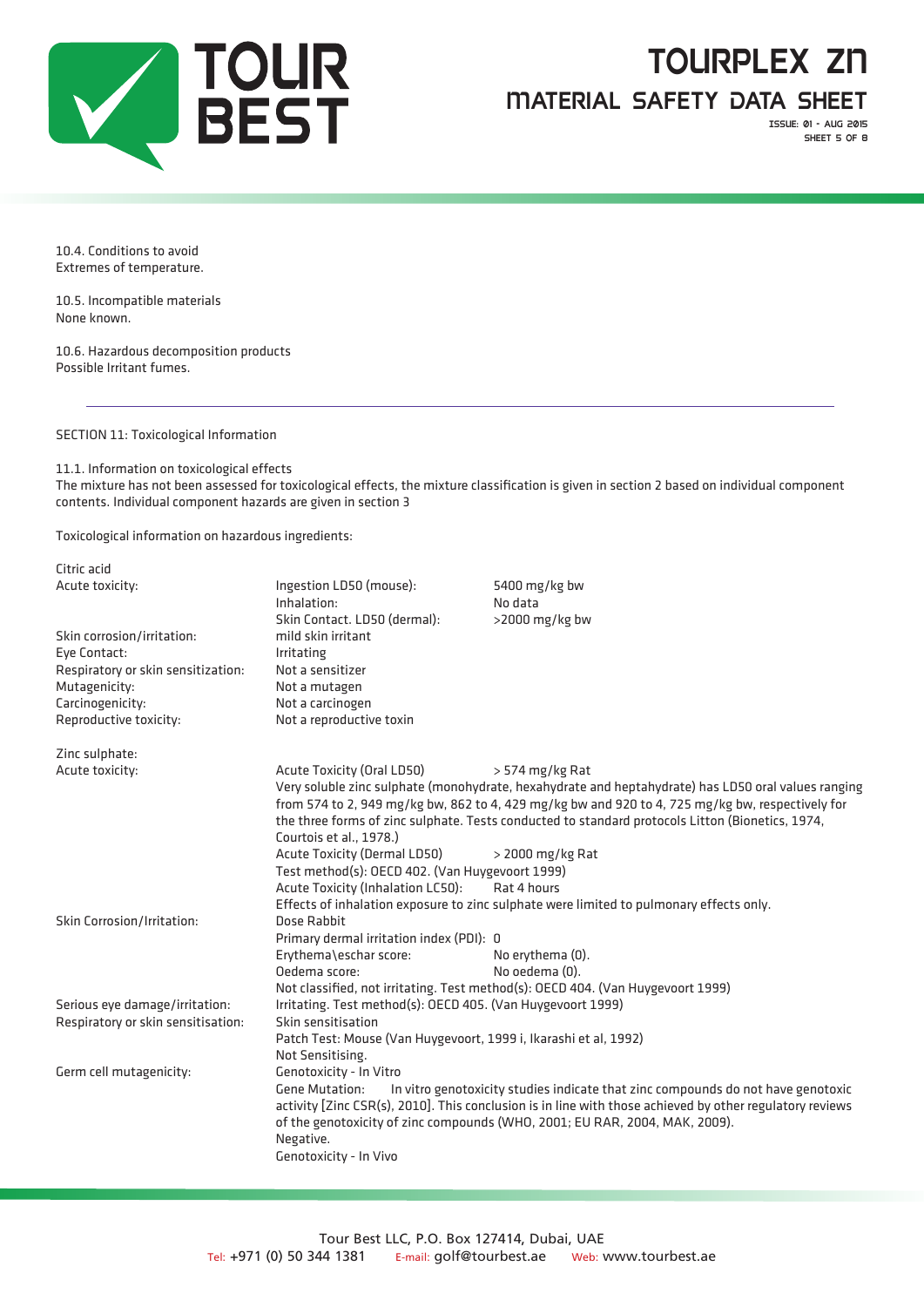

Issue: 01 - aug 2015 SHEET 6 OF 8

|                                                     | Chromosome aberration:<br>Negative.                                                                                                                                                                                                                                                                                                                                                                                                                                                                                                        | In vivo genotoxicity studies indicate that zinc compounds do not<br>have genotoxic activity [Zinc CSR(s), 2010]. This conclusion is in line with those achieved by other<br>regulatory reviews of the genotoxicity of zinc compounds (WHO, 2001; EU RAR, 2004, MAK, 2009).                                                                                                                               |  |
|-----------------------------------------------------|--------------------------------------------------------------------------------------------------------------------------------------------------------------------------------------------------------------------------------------------------------------------------------------------------------------------------------------------------------------------------------------------------------------------------------------------------------------------------------------------------------------------------------------------|----------------------------------------------------------------------------------------------------------------------------------------------------------------------------------------------------------------------------------------------------------------------------------------------------------------------------------------------------------------------------------------------------------|--|
| Carcinogenicity:                                    | No experimental or epidemiological evidence exists to justify classification of zinc compounds for<br>carcinogenic activity (based on cross-reading between Zn compounds; no classification for<br>carcinogenicity required) (Chemical Safety report (CSR) zinc oxide. 2010).                                                                                                                                                                                                                                                              |                                                                                                                                                                                                                                                                                                                                                                                                          |  |
| Reproductive Toxicity:                              | Reproductive Toxicity - Fertility - No experimental or epidemiological evidence exists to justify<br>classification of zinc compounds for reproductive or developmental toxicity (based on cross-reading<br>between Zn compounds; no classification for reproductive toxicity required) (Chemical Safety Report<br>(CSR) for zinc compounds. 2010)                                                                                                                                                                                         |                                                                                                                                                                                                                                                                                                                                                                                                          |  |
| Specific target organ toxicity - single exposure:   |                                                                                                                                                                                                                                                                                                                                                                                                                                                                                                                                            | STOT - Single exposure -<br>No experimental or epidemiological sufficient evidence for specific target organ toxicity (single<br>exposure) (based on cross-reading from ZnO; no classification for target organ toxicity (single<br>exposure: STOT-SE) required) (Heydon and Kagan, 1990; Gordon et al., 1992; Mueller and Seger, 1985<br>[Cited in Chemical Safety report (CSR) zinc sulphate. 2010)]). |  |
| Specific target organ toxicity - repeated exposure: |                                                                                                                                                                                                                                                                                                                                                                                                                                                                                                                                            | STOT - Repeated exposure -<br>No experimental or epidemiological sufficient evidence for specific target organ toxicity (repeated<br>exposure) (no classification for specific target organ toxicity (repeated exposure: STOT-RE) required)<br>(Lam et al, 1985, 1988; Conner et al., 1988 [Cited in Chemical Safety Report (CSR) for zinc(s). 2010)]).                                                  |  |
| Aspiration hazard:                                  | Viscosity:<br>No data available.<br>INHALATION. Prolonged inhalation of high concentrations may damage respiratory<br>Health Warnings:<br>system. SKIN CONTACT. Acts as a defatting agent on skin. May cause cracking of skin, and eczema.<br>Prolonged or repeated exposure may cause severe irritation. EYE CONTACT. May cause severe irritation<br>to eyes. INGESTION. The product causes irritation of mucous membranes and may cause abdominal<br>discomfort if swallowed.<br>Skin, eyes, respiratory system, lungs<br>Target Organs: |                                                                                                                                                                                                                                                                                                                                                                                                          |  |
| 11.2. Other Information                             |                                                                                                                                                                                                                                                                                                                                                                                                                                                                                                                                            |                                                                                                                                                                                                                                                                                                                                                                                                          |  |

None.

### SECTION 12: Ecological Information

#### 12.1. Toxicity

Mixture Classified as very toxic to aquatic life with long lasting effects to the environment in accordance with the Dangerous Preparations Directive 1999/45/EC.

### Toxicity of ingredients where available:

Zinc sulphate:

The reference values for acute aquatic toxicity, based on the lowest observed EC50 values of the corresponding databases at different pH and expressed as Zn++ ion concentration are:

| for $pH < 7$ :     | 0.413 mg Zn++/l (48 hr - Ceriodaphnia dubia test according to US EPA 821-R-02-012 standard test<br>protocol; reference: Hyne et al 2005)                              |
|--------------------|-----------------------------------------------------------------------------------------------------------------------------------------------------------------------|
| for $pH > 7-8.5$ : | 0.136 mg Zn++/l (72 hr - Selenastrum capricornutum (=Pseudokircherniella subcapitata) test<br>according to OECD 201 standard protocol; reference: Van Ginneken, 1994) |

|                                                                                                         | After applying the molecular weight correction (transformation/dissolution testing is not relevant since this zinc compound is readily |  |
|---------------------------------------------------------------------------------------------------------|----------------------------------------------------------------------------------------------------------------------------------------|--|
| soluble), the specific reference values for acute aguatic toxicity of the different zinc sulphates are: |                                                                                                                                        |  |
| For zinc monohydrate (a ZnSO4.H20/Zn molecular weight ratio of 2.74):                                   |                                                                                                                                        |  |
| for $pH < 7$ :                                                                                          | 1.13 mg Zn/l (based on 48 hr Ceriodaphnia dubia test cfr above)                                                                        |  |
| for $pH > 7-8.5$ :                                                                                      | 3.73 mg Zn/l (based on 72 hr Selenastrum capricornutum test cfr above)                                                                 |  |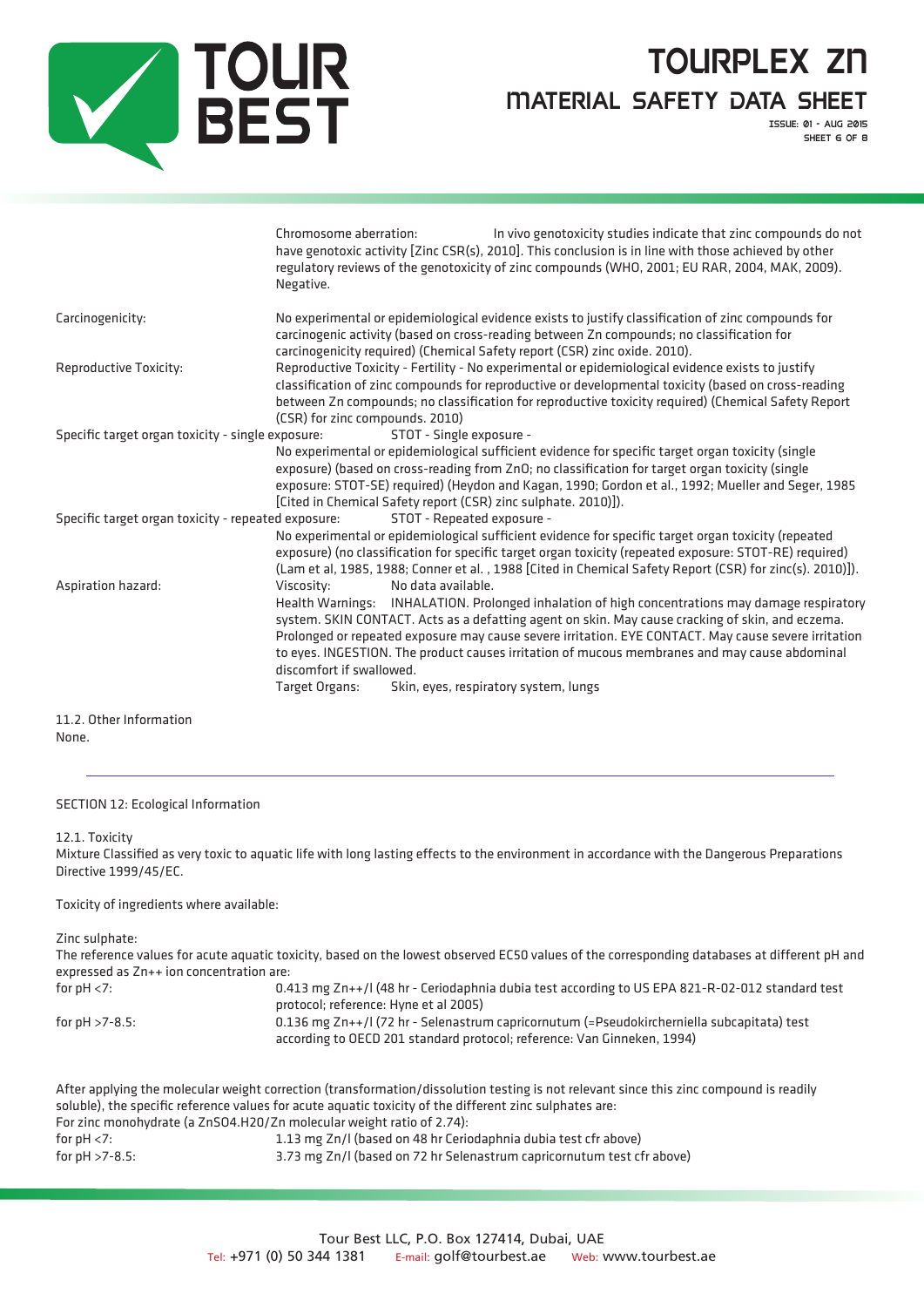

Issue: 01 - aug 2015 SHEET 7 OF 8

For zinc hexahydrate (a ZnSO4.6H20/Zn molecular weight ratio of 4.12): for pH <7: 1.70 mg Zn/l (based on 48 hr Ceriodaphnia dubia test cfr above) for pH >7-8.5: 0.56 mg Zn/l (based on 72 hr Selenastrum capricornutum test cfr above) For zinc heptahydrate (a ZnSO4.7H20/Zn molecular weight ratio of 4.4): for pH <7: 1.82 mg Zn/l (based on 48 hr Ceriodaphnia dubia test cfr above) for pH >7-8.5: 0.60 mg Zn/l (based on 72 hr Selenastrum capricornutum test cfr above) M-factor: 1

CHRONIC AQUATIC TOXICITY:

The chronic freshwater aquatic toxicity database on zinc contains high quality chronic NOEC/EC10 values on 23 species (8 taxonomic groups) obtained under a variety of conditions. The chronic marine-water aquatic toxicity database on zinc contains high quality chronic NOEC/EC10 values on 39 species (9 taxonomic groups) obtained under a variety of conditions. These data, outlined in the CSR, were compiled in a species sensitivity distribution, from which the PNECs for freshwater and marine-water were derived (expressed as Zn+2ion concentration).

12.2. Persistence and degradability Readily biodegradable

12.3. Bioaccumulative potential Information not available

12.4. Mobility in soil Information not available

12.5. Results of PBT and vPvB assessment Not classified

12.6. Other adverse effects Information not available

SECTION 13: Disposal Considerations

13.1. Waste treatment methods

Use only licensed waste disposal companies. Do not re-use empty containers for any purpose, dispose of packaging in accordance with local regulations.

| <b>SECTION 14: Transport Information</b>                                       |                                                                                              |  |
|--------------------------------------------------------------------------------|----------------------------------------------------------------------------------------------|--|
| 14.1 UN number:                                                                | UN3077                                                                                       |  |
| 14.2 UN proper shipping name:                                                  | Environmentally hazardous preparation, solid N.O.S. (contains: Zinc sulphate E.C. 231-793-3) |  |
| 14.3 Transport hazard:                                                         | 9                                                                                            |  |
| 14.4 Packing group:                                                            | Ш                                                                                            |  |
| 14.5 Environmental hazards:                                                    | Product is classified as toxic to aquatic life with long lasting effects.                    |  |
| 14.6 Special precautions for user:                                             | Not specified                                                                                |  |
| 14.7 Transport in bulk according to Annex II of MARPOL 73/78 and the IBC code: |                                                                                              |  |
|                                                                                | Applicable for Maritime bulk transport only. Check with carrier.                             |  |

SECTION 15: Regulatory Information

15.1. Safety, health and environmental regulations/legislation specific for the substance or mixture This substance is classified and labelled in accordance with regulation 1999/45/EC, 1272/2008, the statutory instrument No.716 2009 Chemicals (Hazard Information and Packaging) regulations and the EC Fertiliser Regulations 2003, Regulation (EC) No 1907/2006 of the